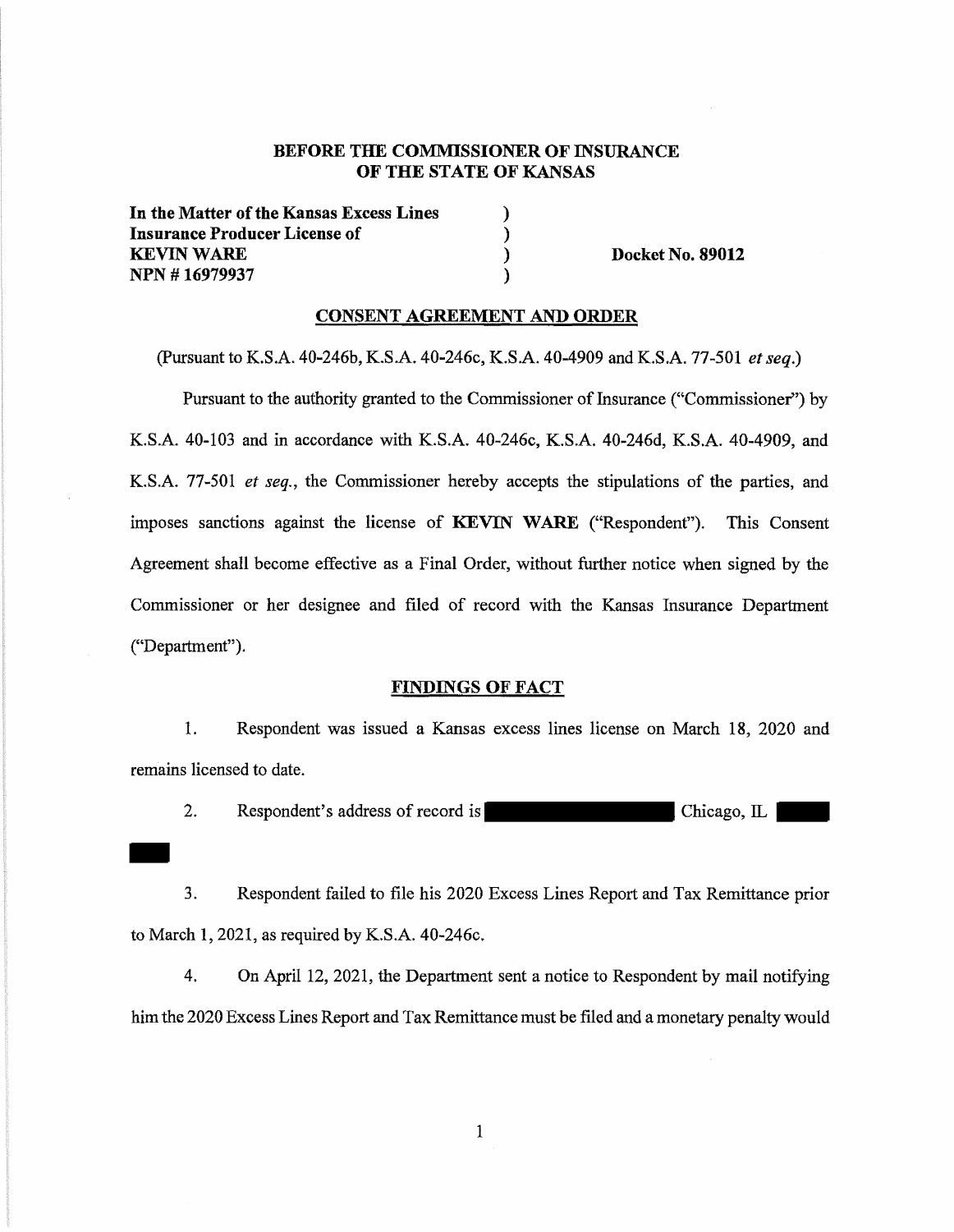be assessed due to the failure to timely file. The notice stated further action would be taken for failure to file his excess lines report, pay the tax remittance, and pay the monetary penalty.

5. On May 4, 202L, the Department sent a second notice to Respondent by mail notifying he must file the excess lines report, pay the tax remittance, and pay the monetary penalty within fifteen (15) days of the date of the letter. The Department also notified him that failure to do so may result in revocation of his excess lines license.

6. On May 21, 2021, the Department sent an email to Respondent notifying him the failure to file the excess lines report, pay the tax remittance, and pay the monetary penalty by May 28, 2021 would result in revocation of his excess lines license.

7. On June 11, 2021, the Department issued an administrative action revoking Respondent's excess lines license for failure to file the 2020 Excess Lines Report and Tax Remittance.

8. On June 30, 2021, after fmding that the administrative action had not yet been delivered by certified mail, the Department emailed Respondent a copy of the administrative action issued on June 11, 2021.

9. Before the June 11, 2021 action became final and effective, on July 1, 2021, Joanna Klahr, acting on behalf of Respondent, requested a hearing to appeal the revocation of Respondent's excess lines license.

10. On July 1, 2021, Respondent filed the 2020 Excess Lines Report and Tax Remittance which was a \$0 filing.

#### **APPLICABLE LAW**

K.S.A. 40-246c(c) provides:

The individual responsible for filing the statement shall be the agent who signs the policy or the agent of record with the company. The Commissioner of insurance may assess a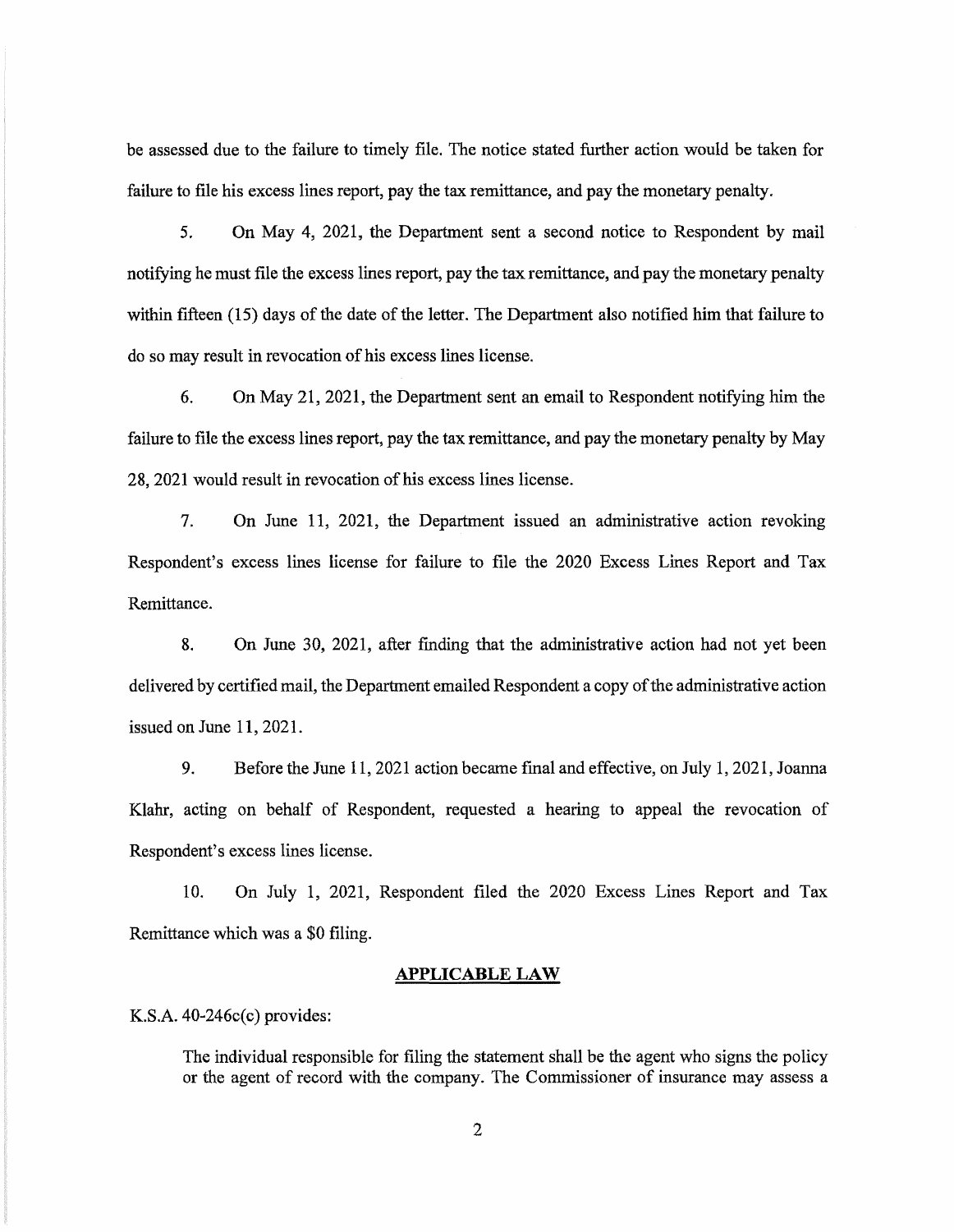penalty up to double the amount of tax prescribed in subsection (a) from any licensee or other individual responsible for filing the statement as described in this subsection who fails, refuses or neglects to transmit the required affidavit or statement or fails to pay the tax imposed by this section to the Commissioner within the period specified.

#### K.S.A. 40-246b provides:

The Commissioner may revoke or suspend any license issued pursuant to the provisions of this act in the same manner and for the same reasons prescribed by K.S.A. 2020 Supp. 40- 4909, and amendments thereto.

#### K.S.A. 40-4909(a)(2)(A) provides:

The Commissioner may deny, suspend, revoke or refuse renewal of any license issued under this act if the commissioner finds that the applicant or license holder has violated any provision of chapter 40 of the Kansas Statutes Annotated, and amendments thereto, or any rule and regulation promulgated thereunder.

#### K.S.A. 40-4909(b) provides:

The Commissioner may suspend, revoke or refuse renewal of an insurance producer's license upon finding that the interests of the insurer or the insurable interests of the public are not properly served under Respondent's license.

#### K.S.A. 40-4909(h) provides:

In lieu of taking any action under subsection (a), the Commissioner may:

#### (1) Censure the person; or

(2) Issue an order imposing an administrative penalty up to a maximum of \$500 for each violation but not to exceed \$2,500 for the same violation occurring within any six consecutive calendar months from the date of the original violation unless such person knew or should have known that the violative act could give rise to disciplinary action under subsection (a). If such person knew or reasonably should have known the violative act could give rise to any disciplinary proceeding authorized by subsection (a), the commissioner may impose a penalty up to a maximum of \$1,000 for each violation but not to exceed \$5,000 for the same violation occurring within any six consecutive calendar months from the date of the imposition of the original administrative penalty.

# **CONCLUSIONS OF LAW**

1. The Commissioner has jurisdiction over **KEVIN WARE** as well as the subject

matter of this proceeding, and such proceeding is held in the public interest.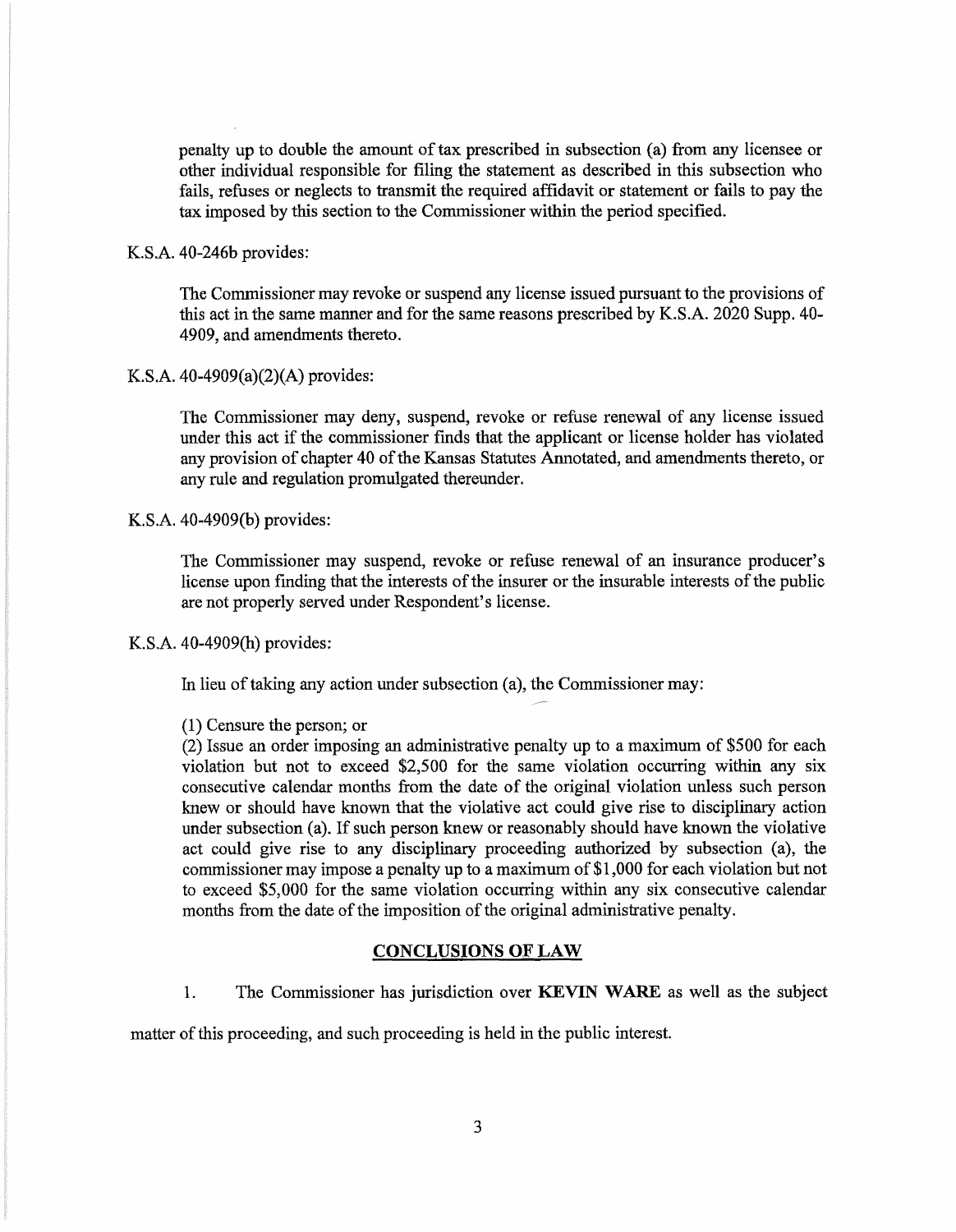2. The Commissioner fmds that Respondent failed to timely file his 2020 Excess Lines Report and Tax Remittance.

3. The Commissioner finds the proposed remedy of a monetary penalty in lieu of revocation of Respondent's Kansas excess lines license adequately protects the interests of insurers and the insurable interests of the public in Kansas.

# **STIPULATION**

The undersigned stipulates and agrees to the above findings, facts, and conclusions of law and waives their rights to an administrative hearing and judicial review of the Commissioner's

Order.

~1

 $7/12/202$ 

Kevin Ware Respondent

Prepared by:

Jurner

Nicole K. Turner #28442 Staff Attorney Kansas Insurance Department

#### **ORDER**

# **IT IS THEREFORE ORDERED BY THE COMMISSIONER OF INSURANCE**

#### **THAT:**

1. Respondent shall pay a monetary penalty of \$100 for failure to timely file his 2020

Excess Lines Report and Tax Remittance.

2. The monetary penalty of \$100 shall be paid in full by July 15, 2021. Failure to pay

shall void this Consent Agreement and Order. Respondent will be ordered to show cause as to why

his excess lines license should not be revoked.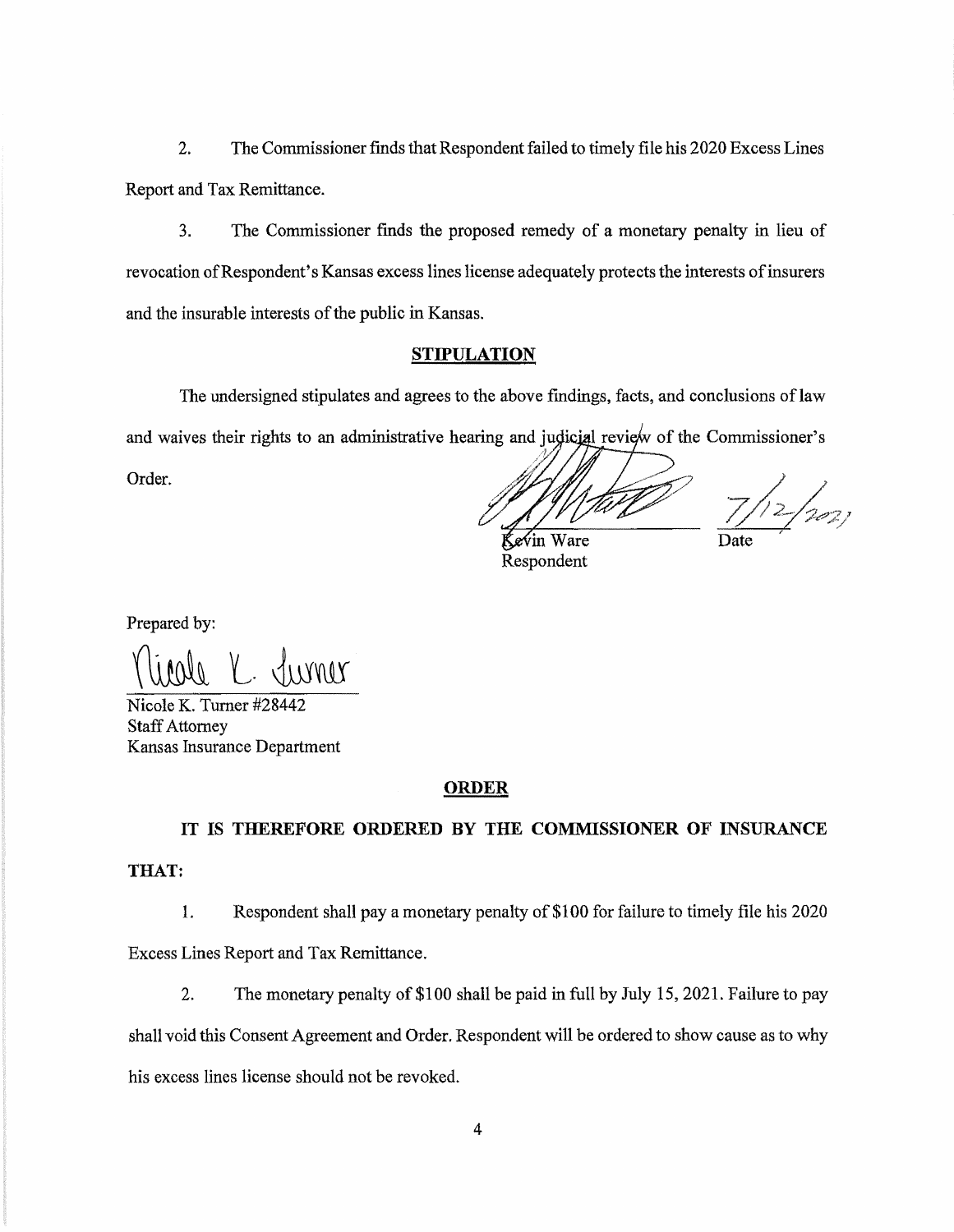3. This Order shall take effect when signed by all parties and the Commissioner or the Commissioner's designee and filed of record with the Kansas Insurance Department.

4. Respondent shall disclose the existence of this Order on any company or licensing authority application as a disciplinary action involving the license.

IT IS SO ORDERED THIS  $1/\sqrt{2}$  DAY OF JULY 2021, IN THE CITY OF TOPEKA, COUNTY OF SHAWNEE, STATE OF KANSAS.



VICKI SCHMIDT COMMISSIONER OF INSURANCE

BY: Justin/L. McFarland

General Counsel

# **NOTICE REGARDING JUDICIAL REVIEW**

In the event Respondent files a Petition for Judicial Review, the agency officer designated pursuant to K.S.A. 77-613(e) to receive personal service of a petition for judicial review on behalf of the Kansas Insurance Department is:

> Justin L. McFarland, General Counsel Kansas Insurance Department 1300 SW Arrowhead Rd. Topeka, Kansas 66604